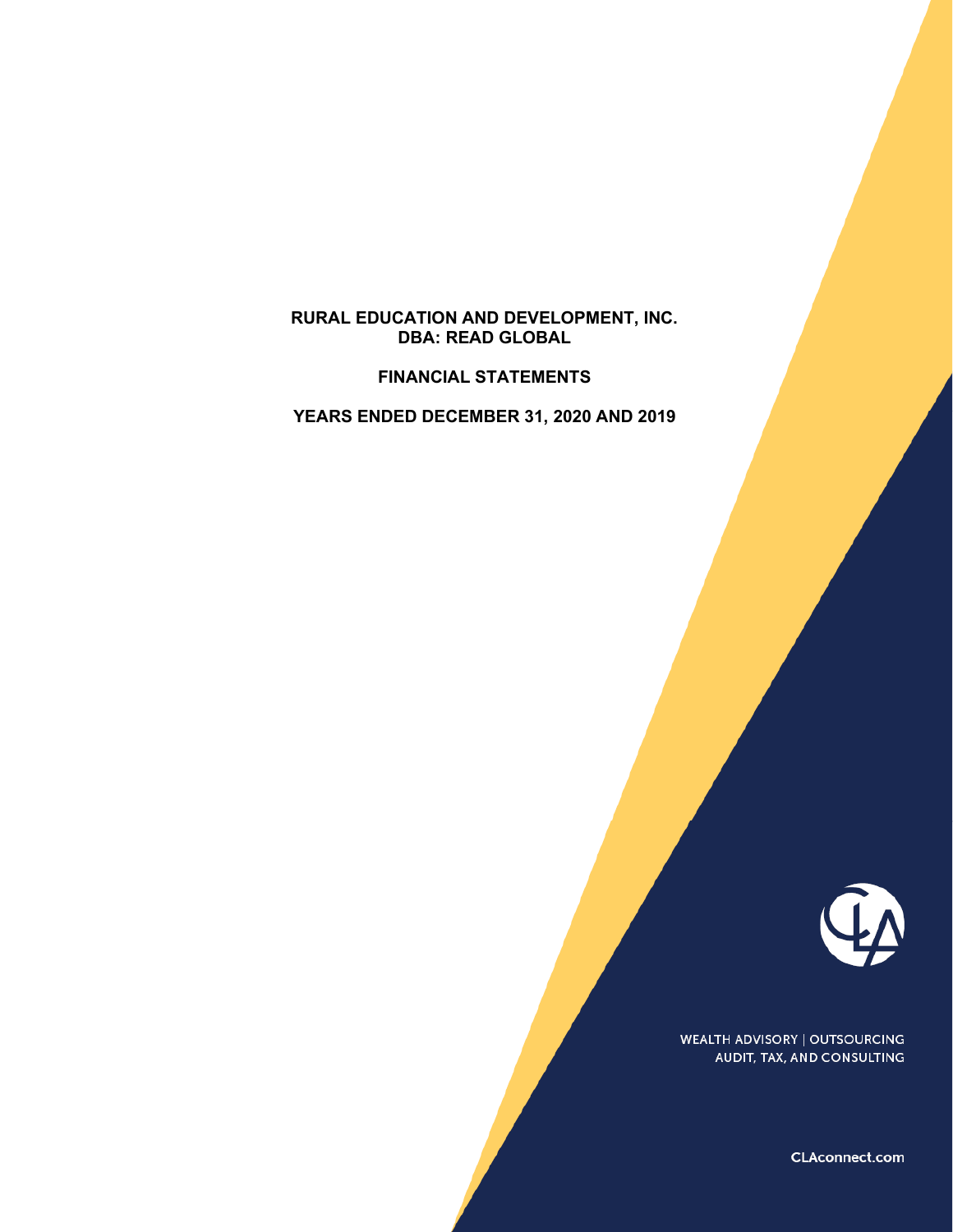# **RURAL EDUCATION AND DEVELOPMENT, INC. DBA: READ GLOBAL TABLE OF CONTENTS YEARS ENDED DECEMBER 31, 2020 AND 2019**

| <b>INDEPENDENT AUDITORS' REPORT</b>     |   |
|-----------------------------------------|---|
| <b>FINANCIAL STATEMENTS</b>             |   |
| <b>STATEMENTS OF FINANCIAL POSITION</b> | 3 |
| <b>STATEMENT OF ACTIVITIES</b>          | 4 |
| <b>STATEMENT OF FUNCTIONAL EXPENSES</b> | 6 |
| <b>STATEMENTS OF CASH FLOWS</b>         | 8 |
| <b>NOTES TO FINANCIAL STATEMENTS</b>    | 9 |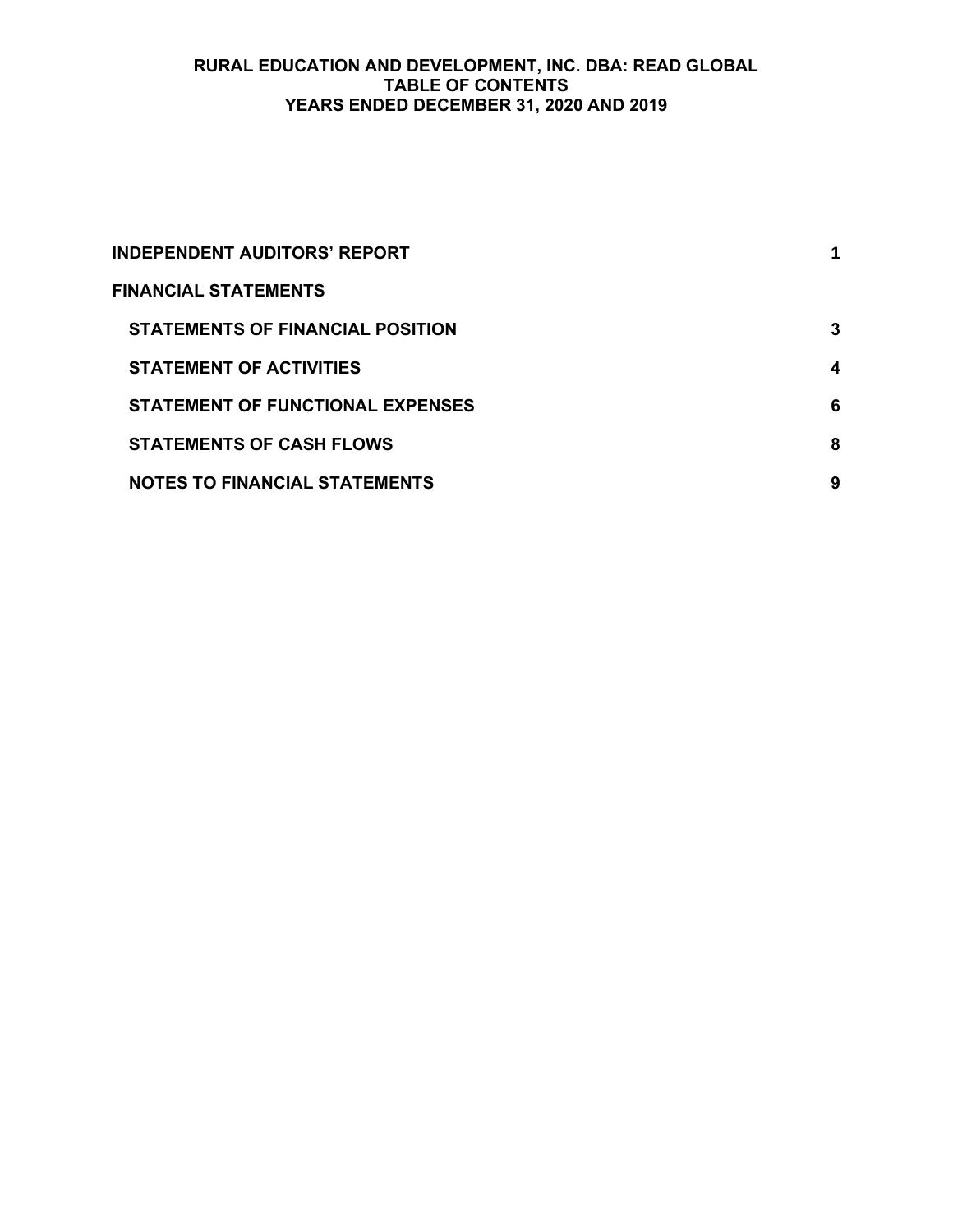

# **INDEPENDENT AUDITORS' REPORT**

Board of Directors Rural Education and Development, Inc. dba: READ Global San Francisco, California

## **Report on the Financial Statements**

We have audited the accompanying financial statements of Rural Education and Development, Inc. dba: READ Global (a nonprofit corporation), which comprise the statements of financial position as of December 31, 2020 and 2019, and the related statements of activities, functional expenses, and cash flows for the years then ended, and the related notes to the financial statements.

## *Management's Responsibility for the Financial Statements*

Management is responsible for the preparation and fair presentation of these financial statements in accordance with accounting principles generally accepted in the United States of America; this includes the design, implementation, and maintenance of internal control relevant to the preparation and fair presentation of financial statements that are free from material misstatement, whether due to fraud or error.

## *Auditors' Responsibility*

Our responsibility is to express an opinion on these financial statements based on our audits. We conducted our audits in accordance with auditing standards generally accepted in the United States of America. Those standards require that we plan and perform the audit to obtain reasonable assurance about whether the financial statements are free from material misstatement.

An audit involves performing procedures to obtain audit evidence about the amounts and disclosures in the financial statements. The procedures selected depend on the auditors' judgment, including the assessment of the risks of material misstatement of the financial statements, whether due to fraud or error. In making those risk assessments, the auditor considers internal control relevant to the entity's preparation and fair presentation of the financial statements in order to design audit procedures that are appropriate in the circumstances, but not for the purpose of expressing an opinion on the effectiveness of the entity's internal control. Accordingly, we express no such opinion. An audit also includes evaluating the appropriateness of accounting policies used and the reasonableness of significant accounting estimates made by management, as well as evaluating the overall presentation of the financial statements.

We believe that the audit evidence we have obtained is sufficient and appropriate to provide a basis for our audit opinion.



CLA is an independent member of Nexia International, a leading, global network of independent accounting and consulting firms. See nexia.com/member-firm-disclaimer for details.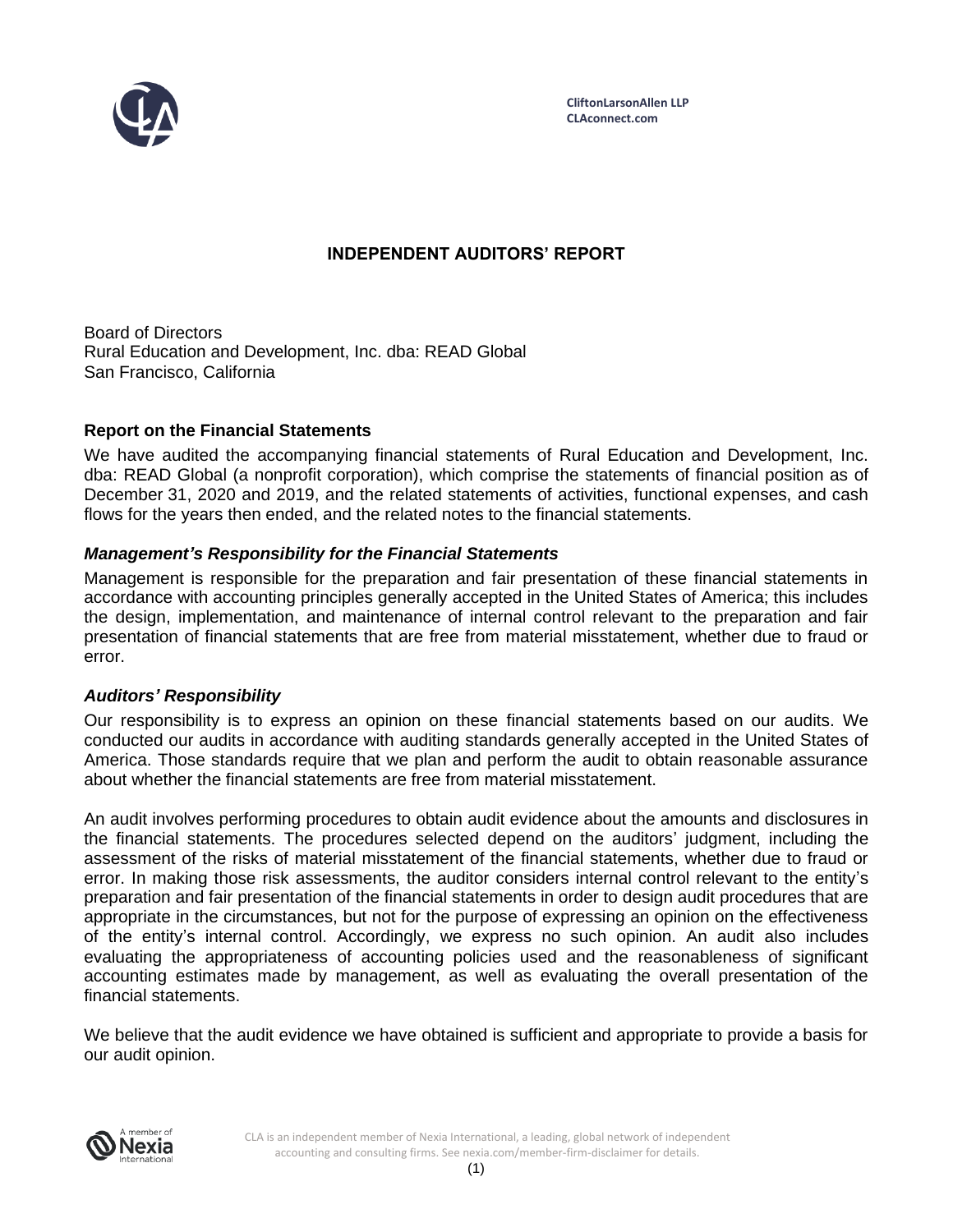# *Opinion*

In our opinion, the financial statements referred to above present fairly, in all material respects, the financial position of Rural Education and Development, Inc. dba: READ Global as of December 31, 2020 and 2019, and the changes in its net assets and its cash flows for the years then ended in accordance with accounting principles generally accepted in the United States of America.

Clifton Larson Allen LLP

**CliftonLarsonAllen LLP**

Bellevue, Washington August 5, 2021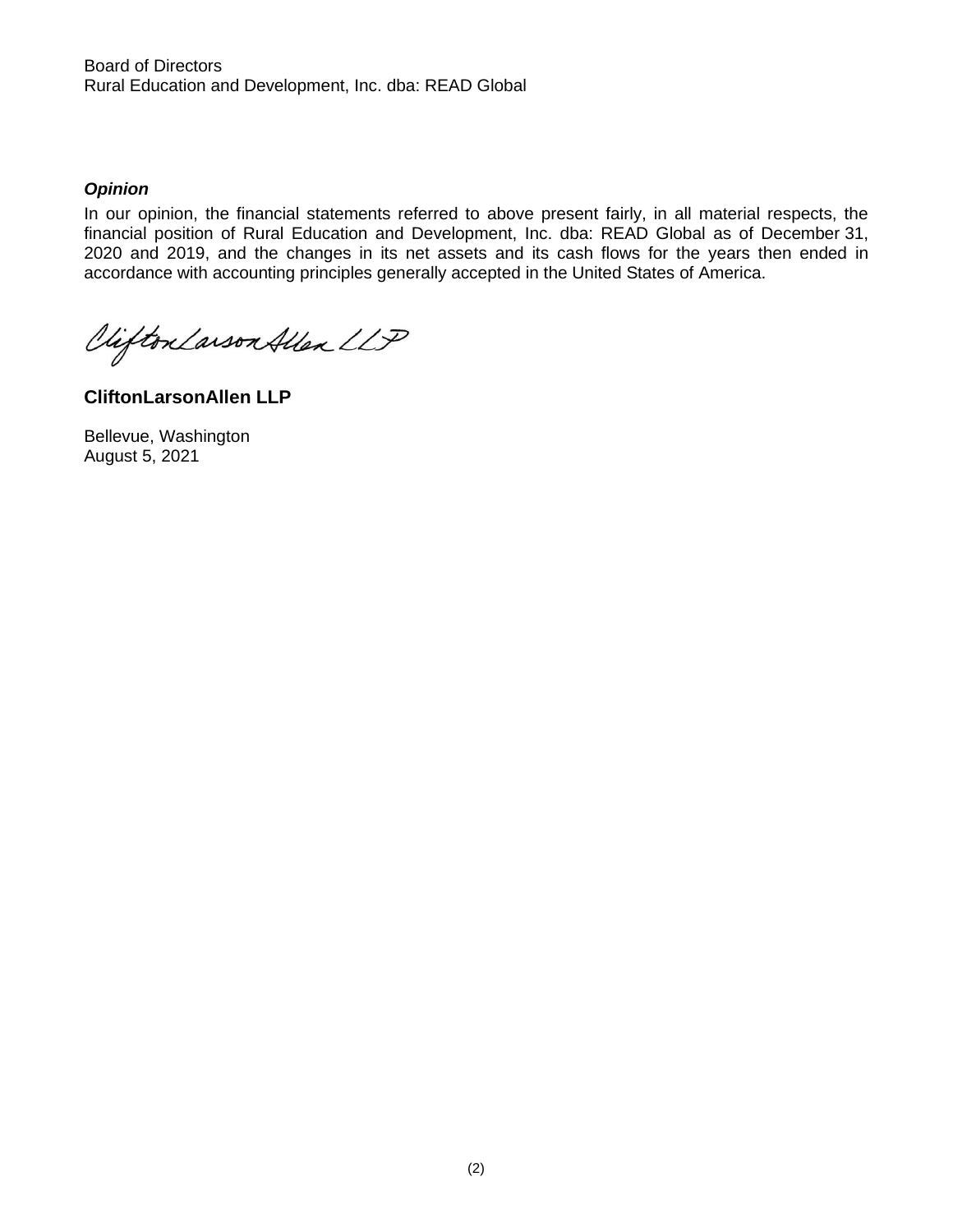# **RURAL EDUCATION AND DEVELOPMENT, INC. DBA: READ GLOBAL STATEMENTS OF FINANCIAL POSITION DECEMBER 31, 2020 AND 2019**

|                                                             | 2020 |           |    | 2019      |
|-------------------------------------------------------------|------|-----------|----|-----------|
| <b>ASSETS</b>                                               |      |           |    |           |
| <b>CURRENT ASSETS</b>                                       |      |           |    |           |
| Cash and Cash Equivalents                                   | \$   | 790,294   | \$ | 603,291   |
| <b>Contributions and Grants Receivable</b>                  |      | 63,922    |    | 174,813   |
| Program Advances                                            |      | 119,750   |    | 138,010   |
| Prepaid Expenses and Other Assets                           |      | 2,735     |    | 4,084     |
| <b>Total Current Assets</b>                                 |      | 976,701   |    | 920,198   |
| <b>OTHER ASSETS</b>                                         |      |           |    |           |
| Contributions and Grants Receivable, Net of Current Portion |      | 35,098    |    | 89,020    |
| <b>Security Deposits</b>                                    |      |           |    | 675       |
| Property, Equipment, and Fixtures, Net                      |      | 1,706     |    | 351       |
| <b>Total Other Assets</b>                                   |      | 36,804    |    | 90,046    |
| <b>Total Assets</b>                                         |      | 1,013,505 | æ. | 1,010,244 |
| <b>CURRENT LIABILITIES AND NET ASSETS</b>                   |      |           |    |           |
| <b>CURRENT LIABILITIES</b>                                  |      |           |    |           |
| <b>Accounts Payable</b>                                     | \$   | 25,775    | \$ | 29,765    |
| <b>Accrued Vacation</b>                                     |      |           |    | 9,166     |
| <b>Total Current Liabilities</b>                            |      | 25,775    |    | 38,931    |
| <b>NET ASSETS</b>                                           |      |           |    |           |
| <b>Without Donor Restrictions</b>                           |      | 337,779   |    | 195,147   |
| <b>With Donor Restrictions:</b>                             |      |           |    |           |
| Purpose Restricted for Future Expenditures                  |      | 649,951   |    | 756,494   |
| <b>Time-Restricted for Future Periods</b>                   |      |           |    | 19,672    |
| <b>Total Net Assets</b>                                     |      | 987,730   |    | 971,313   |
| <b>Total Current Liabilities and Net Assets</b>             | - \$ | 1,013,505 | \$ | 1,010,244 |

*See accompanying Notes to Financial Statements.*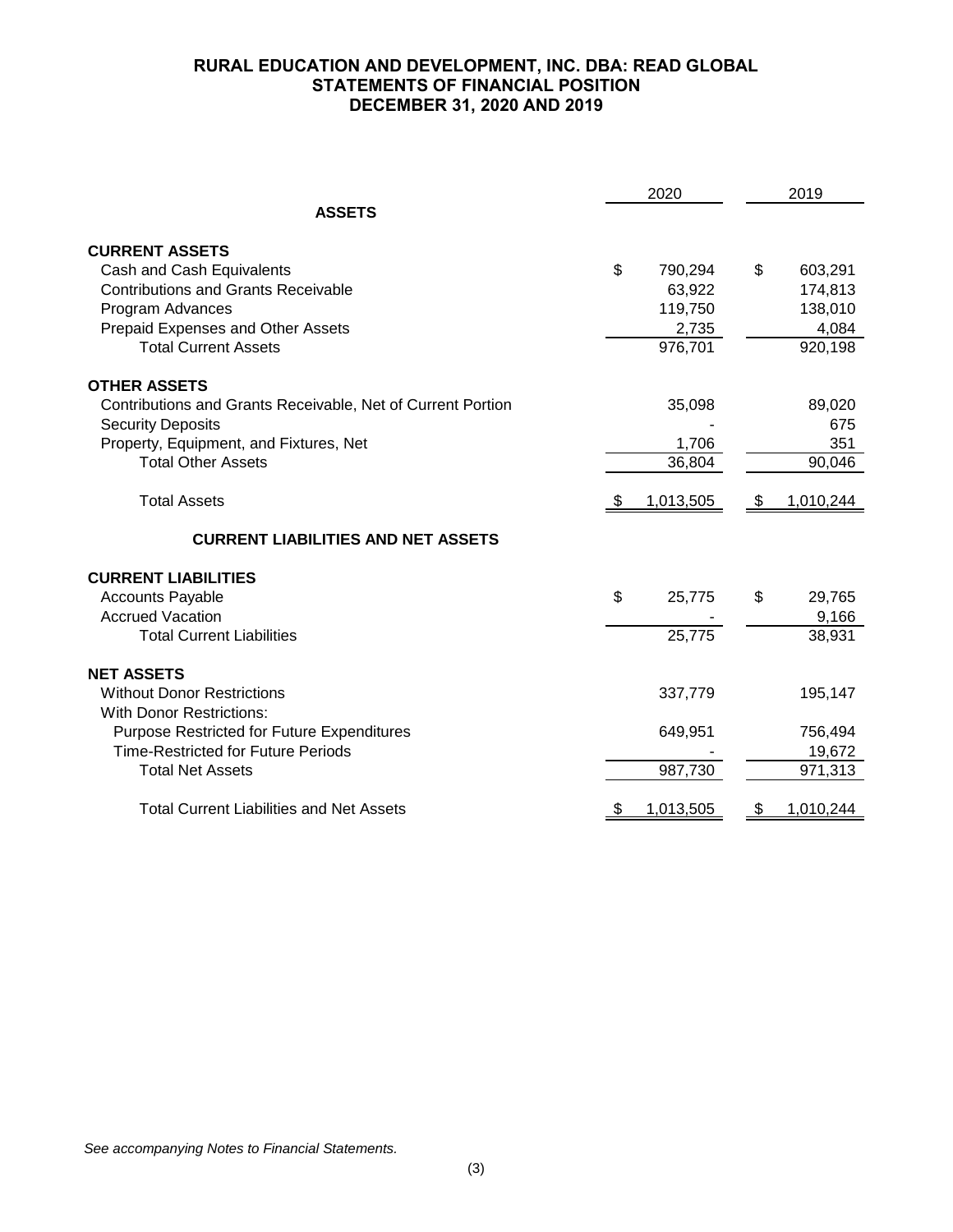# **RURAL EDUCATION AND DEVELOPMENT, INC. DBA: READ GLOBAL STATEMENT OF ACTIVITIES YEAR ENDED DECEMBER 31, 2020**

|                                       | <b>Without Donor</b><br>Restrictions |         | <b>With Donor</b><br>Restrictions |    | Total   |
|---------------------------------------|--------------------------------------|---------|-----------------------------------|----|---------|
| <b>REVENUE, SUPPORT, AND GAINS</b>    |                                      |         |                                   |    |         |
| <b>Contributions and Grants</b>       | \$                                   | 482,171 | \$<br>337,605                     | \$ | 819,776 |
| Net Investment Loss                   |                                      | (9)     |                                   |    | (9)     |
| Other Income                          |                                      | 2,224   |                                   |    | 2,224   |
| Net Assets Released from Restrictions |                                      | 463,820 | (463,820)                         |    |         |
| Total Revenue, Support, and Gains     |                                      | 948,206 | (126,215)                         |    | 821,991 |
| <b>EXPENSES AND LOSSES</b>            |                                      |         |                                   |    |         |
| Program Services Expense              |                                      | 622,460 |                                   |    | 622,460 |
| <b>Administrative and Support</b>     |                                      | 150,187 |                                   |    | 150,187 |
| Fundraising                           |                                      | 32,927  |                                   |    | 32,927  |
| <b>Total Expenses and Losses</b>      |                                      | 805,574 |                                   |    | 805.574 |
| <b>CHANGE IN NET ASSETS</b>           |                                      | 142,632 | (126, 215)                        |    | 16,417  |
| Net Assets - Beginning of Year        |                                      | 195,147 | 776,166                           |    | 971,313 |
| <b>NET ASSETS - END OF YEAR</b>       |                                      | 337,779 | 649,951                           |    | 987,730 |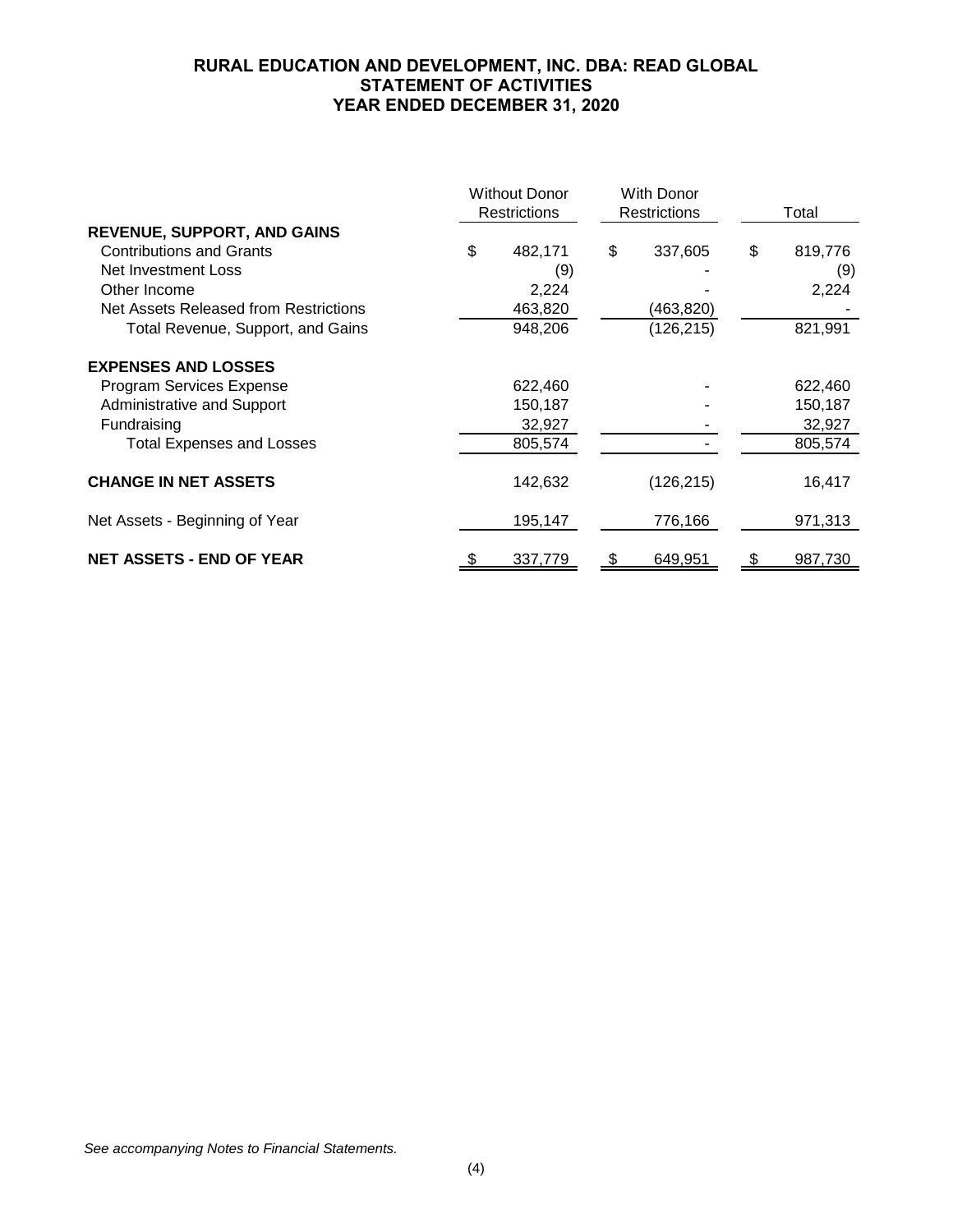# **RURAL EDUCATION AND DEVELOPMENT, INC. DBA: READ GLOBAL STATEMENT OF ACTIVITIES YEAR ENDED DECEMBER 31, 2019**

|                                       | <b>Without Donor</b><br><b>Restrictions</b> |    | <b>With Donor</b><br><b>Restrictions</b> |    | Total      |
|---------------------------------------|---------------------------------------------|----|------------------------------------------|----|------------|
| <b>REVENUE, SUPPORT, AND GAINS</b>    |                                             |    |                                          |    |            |
| <b>Contributions and Grants</b>       | \$<br>219,948                               | \$ | 654,504                                  | \$ | 874,452    |
| Investment Income                     | 211                                         |    |                                          |    | 211        |
| Loss on Disposal of Equipment         | (1,225)                                     |    |                                          |    | (1,225)    |
| Net Assets Released from Restrictions | 830,646                                     |    | (830,646)                                |    |            |
| Total Revenue, Support, and Gains     | 1,049,580                                   |    | (176, 142)                               |    | 873,438    |
| <b>EXPENSES AND LOSSES</b>            |                                             |    |                                          |    |            |
| Program Services Expense              | 1,257,187                                   |    |                                          |    | 1,257,187  |
| <b>Administrative and Support</b>     | 215,993                                     |    |                                          |    | 215,993    |
| Fundraising                           | 34,466                                      |    |                                          |    | 34,466     |
| <b>Total Expenses and Losses</b>      | 1,507,646                                   |    |                                          |    | 1,507,646  |
| <b>CHANGE IN NET ASSETS</b>           | (458,066)                                   |    | (176, 142)                               |    | (634, 208) |
| Net Assets - Beginning of Year        | 653,213                                     |    | 952,308                                  |    | 1,605,521  |
| <b>NET ASSETS - END OF YEAR</b>       | 195,147                                     |    | 776,166                                  |    | 971,313    |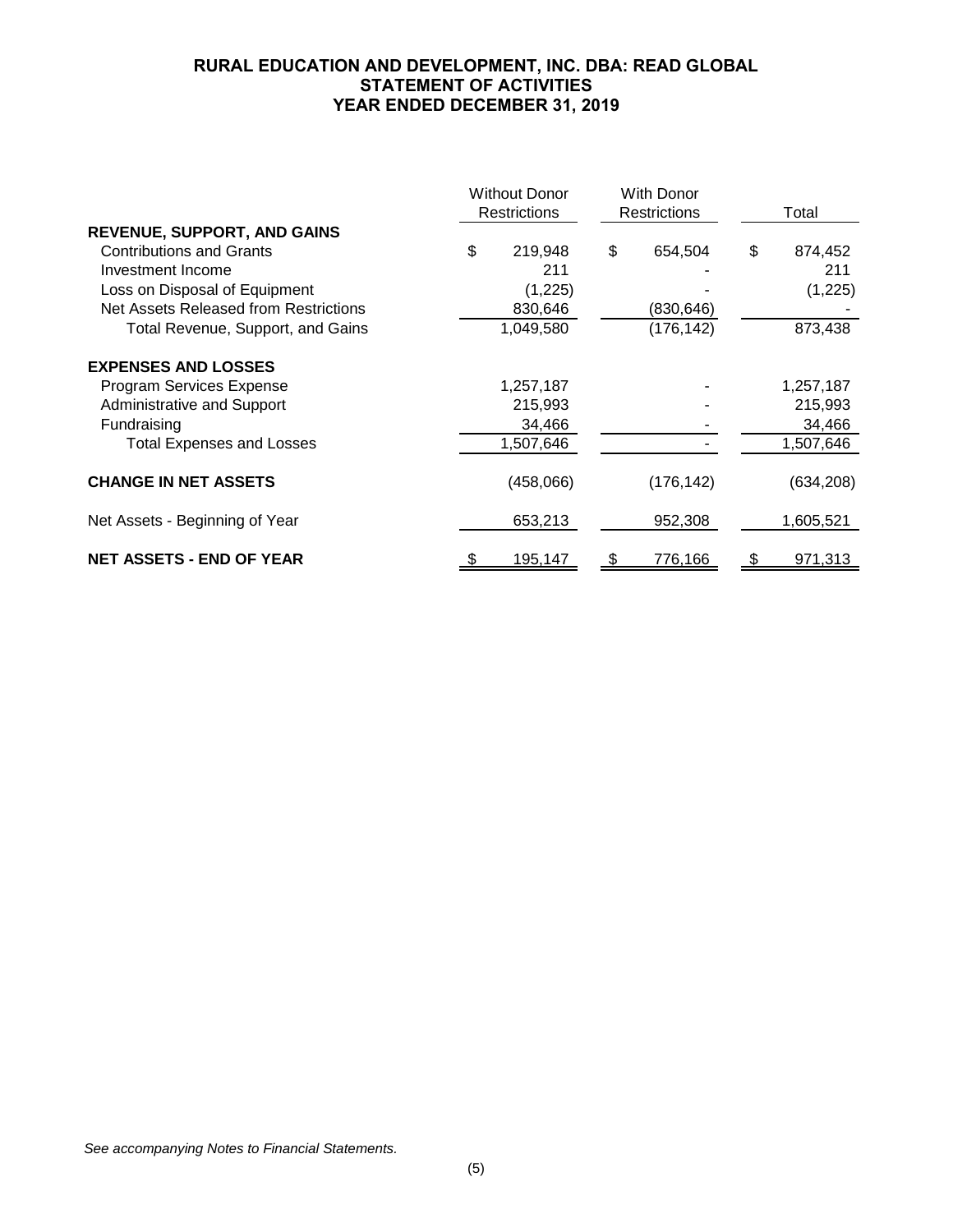# **RURAL EDUCATION AND DEVELOPMENT, INC. DBA: READ GLOBAL STATEMENT OF FUNCTIONAL EXPENSES YEAR ENDED DECEMBER 31, 2020**

|                                       | <b>Supporting Services</b> |                 |    |                |    |             |   |         |
|---------------------------------------|----------------------------|-----------------|----|----------------|----|-------------|---|---------|
|                                       |                            | Program         |    | Administrative |    |             |   |         |
|                                       |                            | <b>Services</b> |    | and Support    |    | Fundraising |   | Total   |
| Program Support - Library Expense     | \$                         | 344.149         | \$ |                | \$ |             | S | 344,149 |
| Salaries, Taxes, and Related Benefits |                            | 165,021         |    | 30,204         |    | 10,151      |   | 205,376 |
| <b>Professional Services</b>          |                            | 110,946         |    | 101,845        |    | 22,191      |   | 234,982 |
| <b>Travel and Related Expenses</b>    |                            | 2,177           |    | 662            |    |             |   | 2,839   |
| <b>Administrative Expense</b>         |                            |                 |    | 1,462          |    | 585         |   | 2,047   |
| Insurance Expense                     |                            |                 |    | 4.450          |    |             |   | 4,450   |
| Office Expense                        |                            | 167             |    | 8,104          |    |             |   | 8,271   |
| <b>Equipment Expense</b>              |                            |                 |    | 2,919          |    |             |   | 2,919   |
| <b>Depreciation Expense</b>           |                            |                 |    | 541            |    |             |   | 541     |
| <b>Total Expenses by Function</b>     |                            | 622,460         |    | 150,187        |    | 32,927      |   | 805,574 |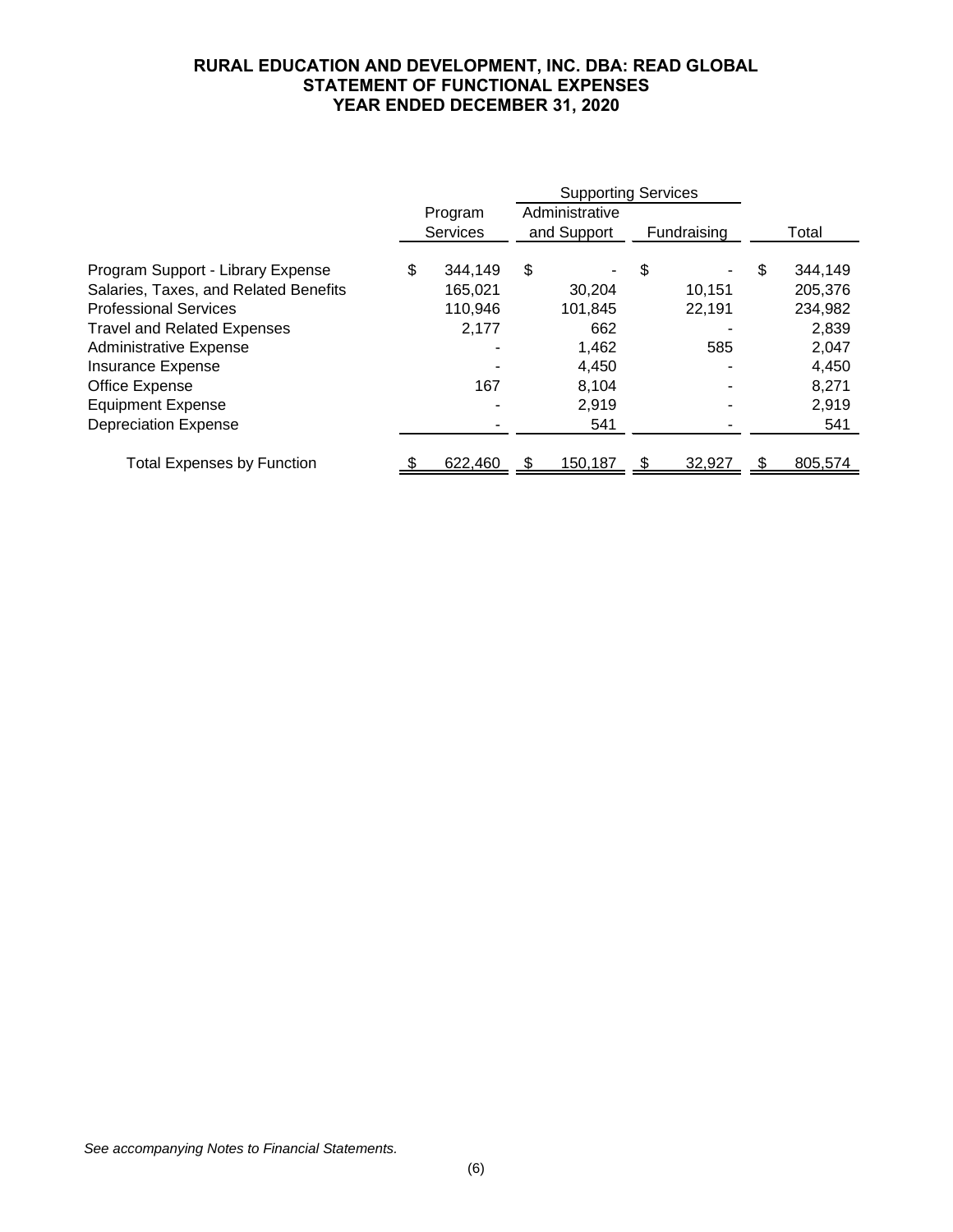## **RURAL EDUCATION AND DEVELOPMENT, INC. DBA: READ GLOBAL STATEMENT OF FUNCTIONAL EXPENSES YEAR ENDED DECEMBER 31, 2019**

|                                       | <b>Supporting Services</b> |                 |    |                |             |   |           |
|---------------------------------------|----------------------------|-----------------|----|----------------|-------------|---|-----------|
|                                       |                            | Program         |    | Administrative |             |   |           |
|                                       |                            | <b>Services</b> |    | and Support    | Fundraising |   | Total     |
| Program Support - Library Expense     | \$                         | 748,330         | \$ |                | \$          | S | 748,330   |
| Salaries, Taxes, and Related Benefits |                            | 227,455         |    | 48,777         | 34,198      |   | 310,430   |
| <b>Professional Services</b>          |                            | 182,882         |    | 120,163        |             |   | 303,045   |
| <b>Travel and Related Expenses</b>    |                            | 73,406          |    | 16,719         |             |   | 90,125    |
| <b>Administrative Expense</b>         |                            | 114             |    | 1,512          | 268         |   | 1,894     |
| Occupancy, Utilities, and Repairs     |                            |                 |    | 7,007          |             |   | 7,007     |
| Insurance Expense                     |                            |                 |    | 5,862          |             |   | 5,862     |
| Office Expense                        |                            |                 |    | 10,872         |             |   | 10,872    |
| <b>Equipment Expense</b>              |                            |                 |    | 3,068          |             |   | 3,068     |
| <b>Bad Debt</b>                       |                            | 25,000          |    |                |             |   | 25,000    |
| <b>Depreciation Expense</b>           |                            |                 |    | 2,013          |             |   | 2,013     |
| <b>Total Expenses by Function</b>     |                            | ,257,187        |    | 215,993        | 34,466      |   | 1,507,646 |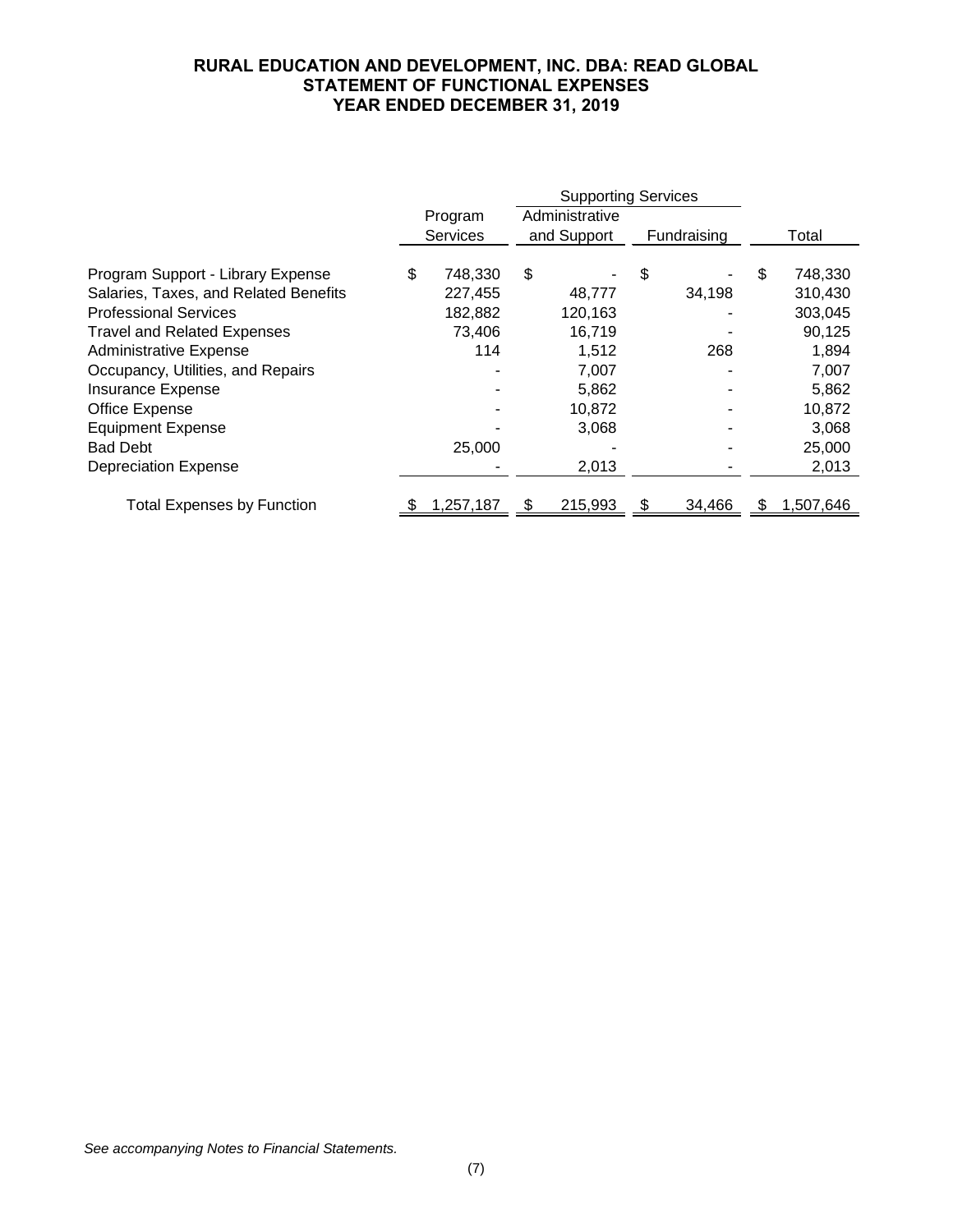## **RURAL EDUCATION AND DEVELOPMENT, INC. DBA: READ GLOBAL STATEMENTS OF CASH FLOWS YEARS ENDED DECEMBER 31, 2020 AND 2019**

|                                                           | 2020          | 2019             |
|-----------------------------------------------------------|---------------|------------------|
| <b>CASH FLOWS FROM OPERATING ACTIVITIES</b>               |               |                  |
| Change in Net Assets                                      | \$<br>16,417  | \$<br>(634, 208) |
| Adjustments to Reconcile Change in Net Assets to Net Cash |               |                  |
| Provided (Used) by Operating Activities:                  |               |                  |
| Depreciation and Amortization                             | 541           | 2,013            |
| Loss on Disposal of Equipment                             |               | 1,225            |
| Changes in Operating Assets and Liabilities:              |               |                  |
| <b>Contributions and Grants Receivable</b>                | 164,813       | 285,538          |
| Program Advances                                          | 18,260        | 176,141          |
| Prepaid Expenses and Other Assets                         | 2,024         | (885)            |
| Accounts Payable and Accrued Expenses                     | (13, 156)     | 1,969            |
| Funds Held for Joint Venture                              |               | (8,400)          |
| <b>Deferred Revenue</b>                                   |               | (4, 576)         |
| Net Cash Provided (Used) by Operating Activities          | 188,899       | (181, 183)       |
| <b>CASH FLOWS FROM INVESTING ACTIVITIES</b>               |               |                  |
| Purchase of Equipment                                     | (1,896)       |                  |
| <b>NET CHANGE IN CASH AND CASH EQUIVALENTS</b>            | 187,003       | (181, 183)       |
| Cash and Cash Equivalents - Beginning of Year             | 603,291       | 784,474          |
| <b>CASH AND CASH EQUIVALENTS - END OF YEAR</b>            | \$<br>790,294 | \$<br>603,291    |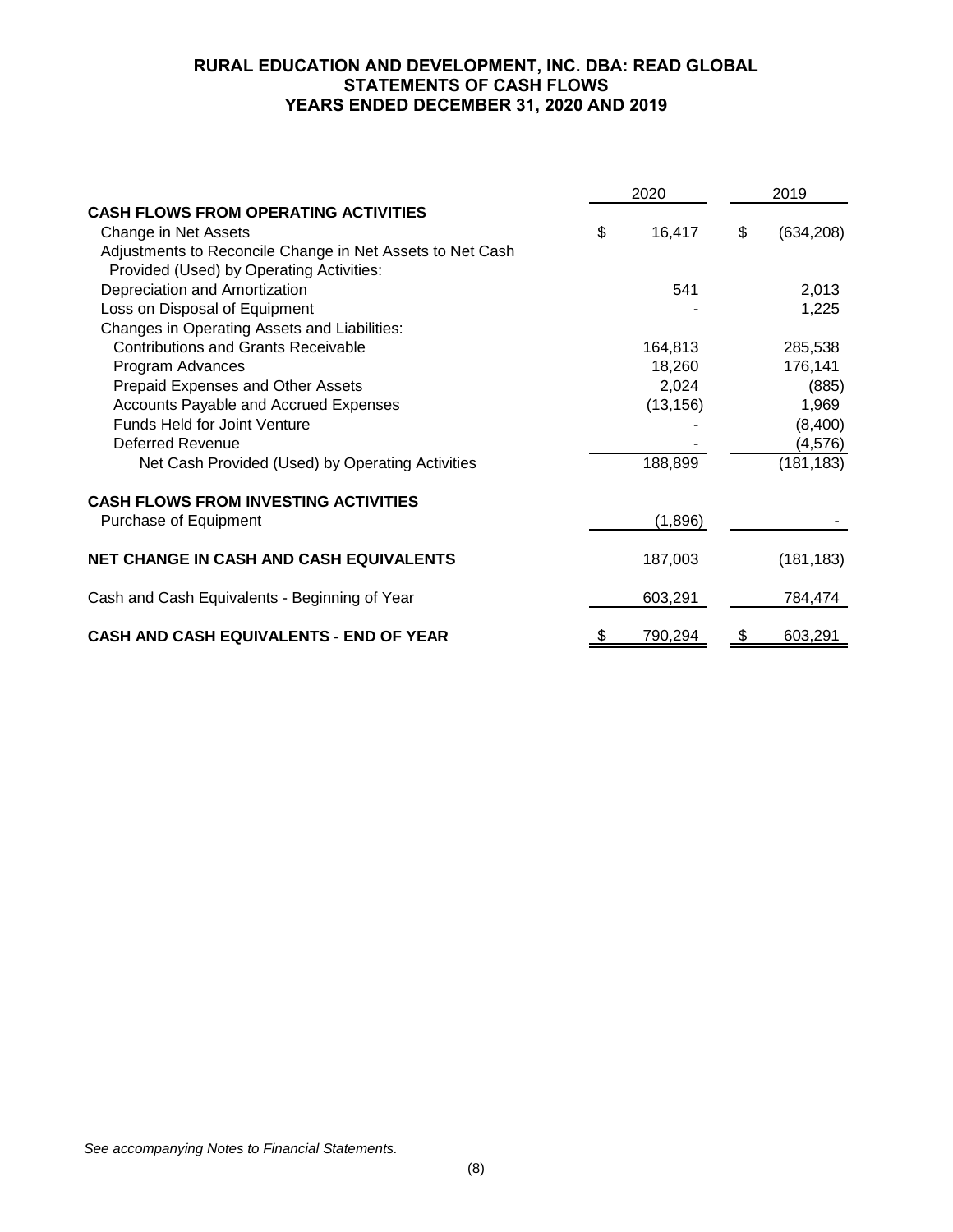#### **NOTE 1 PRINCIPAL ACTIVITY AND SIGNIFICANT ACCOUNTING POLICIES**

#### **Organization**

Rural Education and Development, Inc. dba: READ Global (READ Global) is a nonprofit organization, founded in 1991, incorporated in the state of Pennsylvania, and located in San Francisco, California.

READ Global collaborates with three entities operating in Bhutan, India, and Nepal (the affiliated entities). Rural Education and Development Bhutan (READ Bhutan) is an international nongovernmental organization and is a separate legal entity. Rural Education and Development India (READ India) is an Indian nongovernmental organization and is a separate legal entity. Rural Education and Development Nepal (READ Nepal) is a Nepalese nongovernmental organization and is a separate legal entity. READ Global and the three affiliates partner with rural villages to establish community library and resource centers (READ Centers) as vehicles for social and economic transformation. READ Centers offer training programs in education, economic empowerment, technology, and women's empowerment. With each Center, READ also provides seed support to an independent forprofit "sustaining enterprise" – a small business that generates income to fund the ongoing costs of the READ Centers.

## **Basis of Presentation**

READ Global has prepared its financial statements on the accrual basis of accounting in accordance with GAAP.

#### **Use of Estimates**

The preparation of financial statements in accordance with GAAP requires management to make estimates and assumptions that affect the reported amounts of assets and liabilities, the disclosure of contingent assets and liabilities at the date of the financial statements, and the reported amounts of revenues and expenses during the reporting period. Actual results could differ from those estimates.

#### **Adoption of New Accounting Standard**

READ Global has adopted the provisions of Financial Accounting Standards Board (FASB) Accounting Standards Update (ASU) 2018-08, *Clarifying the Scope and the Accounting Guidance for Contributions Received and Contributions Made (Topic 958)*. This accounting standard is meant to help nonprofit entities evaluate whether transactions should be accounted for as contributions or as exchange transactions and, if the transaction is identified as a contribution, whether it is conditional or unconditional. ASU 2018-08 clarifies how an organization determines whether a resource provider is receiving commensurate value in return for a grant. If the resource provider does receive commensurate value from the grant recipient, the transaction is an exchange transaction and would follow the guidance under ASU 2014-09 (FASB Accounting Standards Codification Topic 606). If no commensurate value is received by the grant maker, the transfer is a contribution. ASU 2018-08 stresses that the value received by the general public as a result of the grant is not considered to be commensurate value received by the provider of the grant. Results for reporting the year ending December 31, 2020 are presented under FASB ASU 2018-08. There was no material impact to the financial statements as a result of adoption. Accordingly, no adjustment to opening net assets was recorded.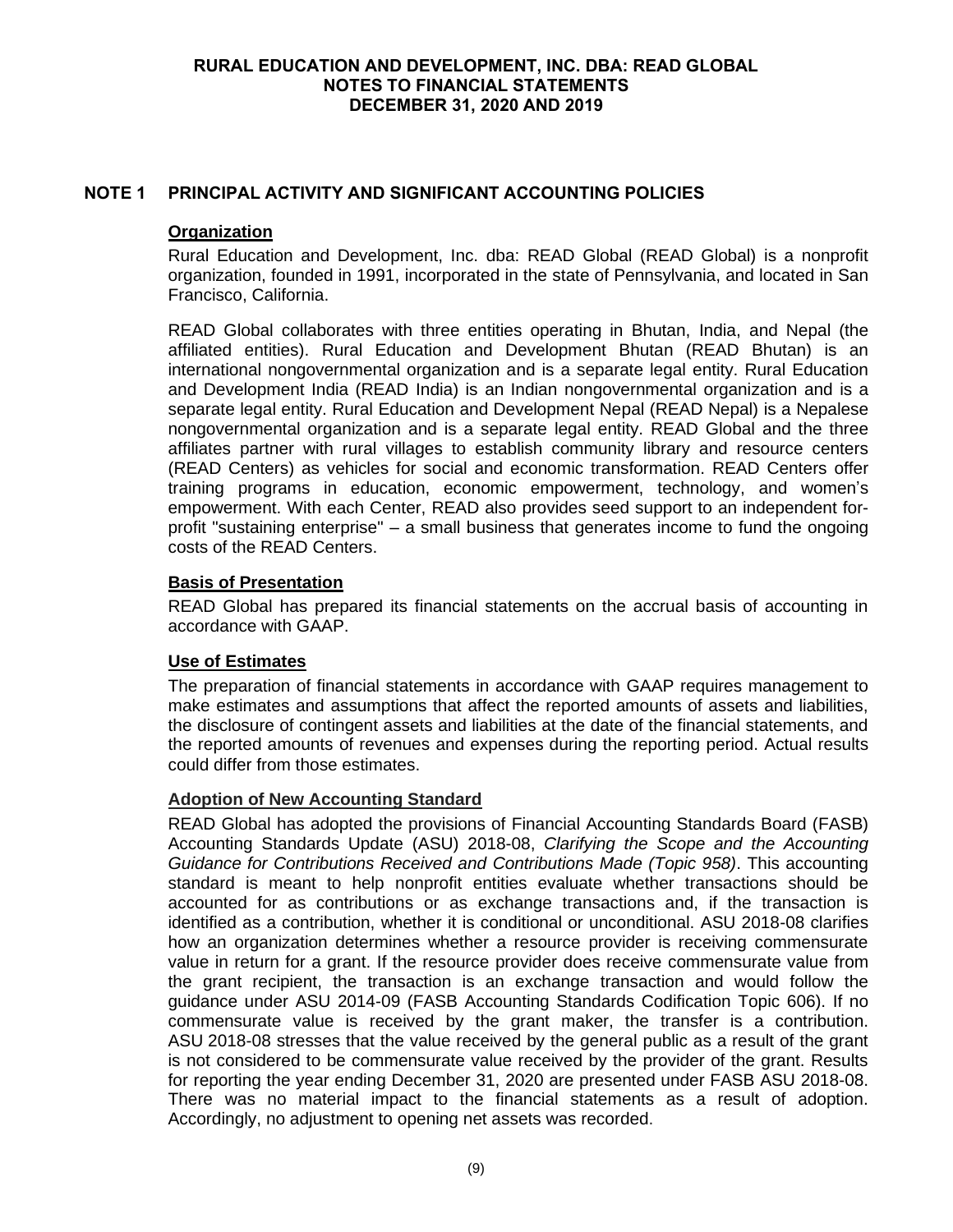## **NOTE 1 PRINCIPAL ACTIVITY AND SIGNIFICANT ACCOUNTING POLICIES (CONTINUED)**

#### **Net Assets**

Net assets, revenues, gains, and losses are classified based on the existence or absence of donor or grantor-imposed restrictions. Accordingly, net assets and changes therein are classified and reported as follows:

*Net Assets Without Donor Restrictions* – Net assets available for use in general operations and not subject to donor (or certain grantor) restrictions.

*Net Assets With Donor Restrictions* – Net assets subject to donor- (or certain grantor-) imposed restrictions. Some donor-imposed restrictions are temporary in nature, such as those that will be met by the passage of time or other events specified by the donor. Other donor-imposed restrictions are perpetual in nature, where the donor stipulates that resources be maintained in perpetuity. Gifts of long-lived assets and gifts of cash restricted for the acquisition of long-lived assets are recognized as revenue when the assets are placed in service. Donor-imposed restrictions are released when a restriction expires, that is, when the stipulated time has elapsed, when the stipulated purpose for which the resource was restricted has been fulfilled, or both.

READ Global reports contributions restricted by donors as increases in net assets without donor restrictions if the restrictions expire (that is, when a stipulated time restriction ends or purpose restriction is accomplished) in the reporting period in which the revenue is recognized. All other donor-restricted contributions are reported as increases in net assets with donor restrictions, depending on the nature of the restrictions. When a restriction expires, net assets with donor restrictions are reclassified to net assets without donor restrictions and reported in the statements of activities as Net Assets Released from Restrictions.

## **Tax Exempt Status**

The Internal Revenue Service has determined that READ Global is exempt from federal income taxes under provisions of Section 501(c)(3) of the Internal Revenue Code (IRC).

## **Cash and Cash Equivalents**

For the purposes of the statements of cash flows, READ Global considers highly liquid investments with initial maturities of three months or less to be cash equivalents.

#### **Program Advances**

READ Global provides grants to support the activities of the affiliated entities. Funds provided by READ Global to the affiliated entities are recorded as advances on the statements of financial position until the funds are used for their intended purposes by the affiliated entities. At that time, READ Global recognizes grant expense.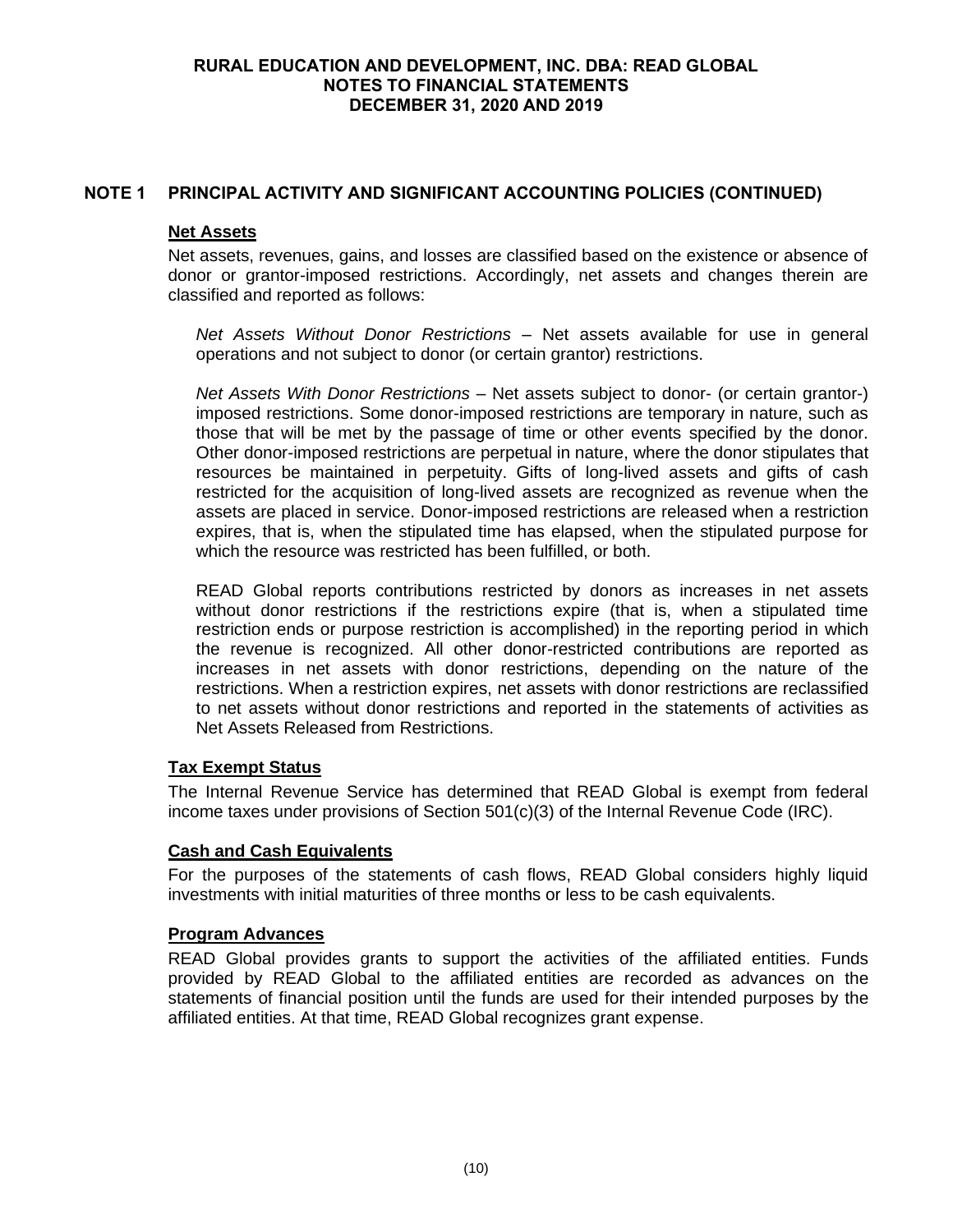## **NOTE 1 PRINCIPAL ACTIVITY AND SIGNIFICANT ACCOUNTING POLICIES (CONTINUED)**

#### **Contributions and Grants Receivable**

Contributions and grants receivable are stated at the amount management expects to collect from outstanding balances. Management provides for probable uncollectible amounts through a charge to expense and a credit to a valuation allowance based on its assessment of the current status of individual accounts.

Balances that are still outstanding after management has used reasonable collection efforts are written off through a charge to the valuation allowance and a credit to contributions and grants receivable. READ Global determined that an allowance was unnecessary as of December 31, 2020 and 2019.

Unconditional contributions and grants receivable expected to be collected within one year are recorded at net realizable value. Unconditional contributions and grants that are expected to be collected in future years are recorded at the present value of their estimated cash flows using the risk-adjusted discount rates applicable to the years in which the contributions and grants were received. A present value discount was deemed unnecessary by management as of December 31, 2020 and 2019.

## **Property, Equipment and Fixtures**

READ Global capitalizes property, equipment, and fixtures with a cost of \$1,000 or greater when purchased or fair value on the date donated. The cost of furniture and equipment is depreciated over the estimated useful life of the assets, generally three to seven years, and is computed using the straight-line method. Expenditures for maintenance and repairs, which do not extend the useful life of the related assets, are charged to operations as incurred.

## **Concentrations**

Financial instruments that potentially subject READ Global to concentrations of credit and market risk consist primarily of cash and cash equivalents and program advances. Cash and cash equivalents held by financial institutions at times exceeded Federal Deposit Insurance Corporation insured limits.

As of December 31, 2020, 100% of READ Global's contributions and grants receivable was from two donors. For the year ended December 31, 2020, 70% of READ Global's revenue and support was from three donors. As of December 31, 2019, 84% of READ Global's contributions and grants receivable was from two donors. For the year ended December 31, 2019, 66% of READ Global's revenue and support was from three donors

Contributions received from board members totaled \$182,500 and \$110,000 for the years ended December 31, 2020 and 2019, respectively.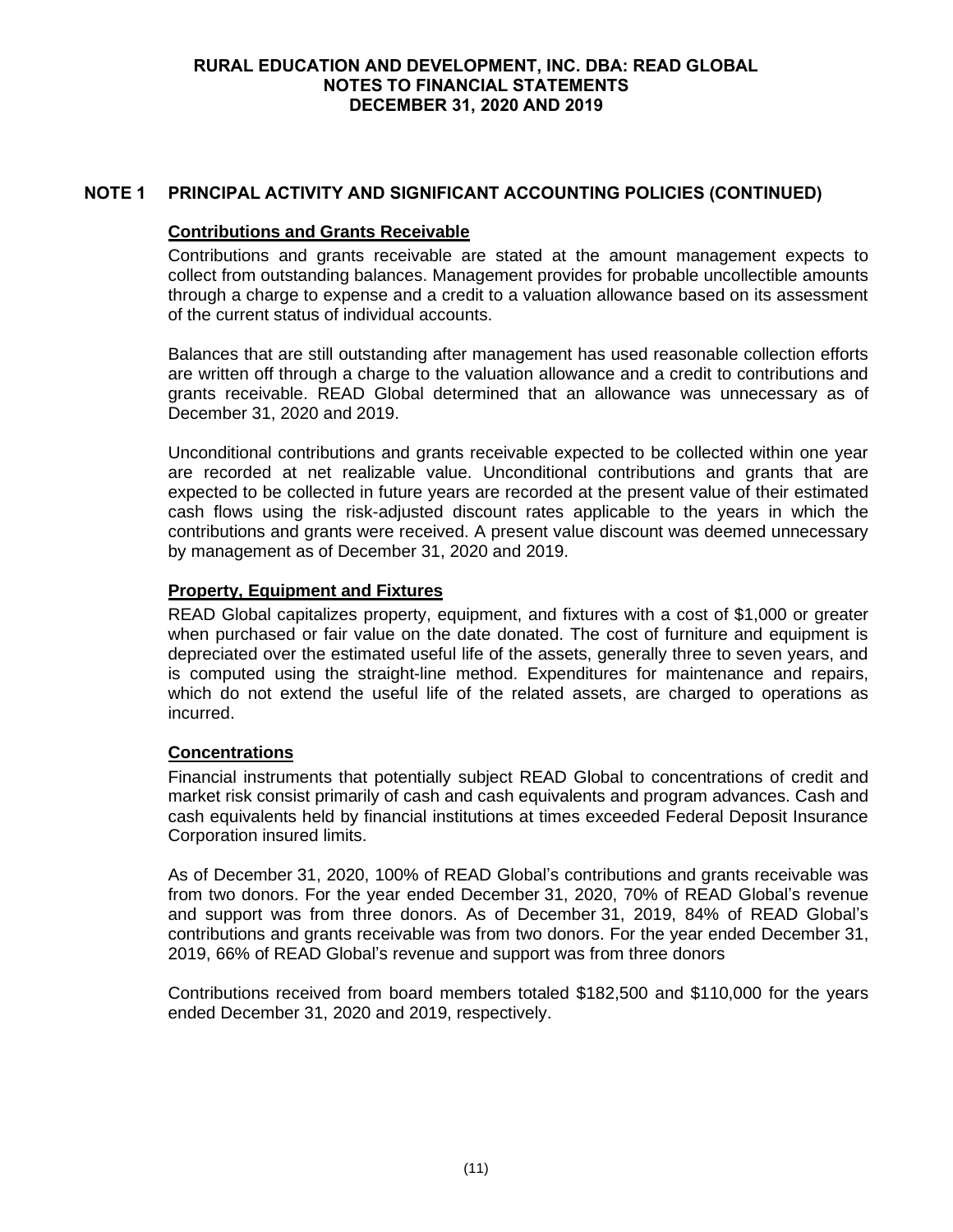#### **NOTE 1 PRINCIPAL ACTIVITY AND SIGNIFICANT ACCOUNTING POLICIES (CONTINUED)**

#### **Concentrations (Continued)**

Support provided by READ Global to its affiliated entities represented 43% and 50% of READ Global's total expenses for the years ended December 31, 2020 and 2019, respectively. Support was provided by READ Global as follows for the years ended December 31:

|        |    | 2020    |    |         |
|--------|----|---------|----|---------|
| Nepal  | \$ | 238,207 | \$ | 513,224 |
| Bhutan |    | 14,338  |    | 127,389 |
| India  |    | 91,604  |    | 107.717 |
| Total  | ጥ  | 344,149 |    | 748,330 |

#### **Contributions and Grants**

Unconditional contributions and grants are recognized at their fair value when received, or when an unconditional promise is made. All contributions and grants are considered to be available for unrestricted use unless specifically restricted by the donor. All donor-restricted contributions and grants are reported as increases in net assets with donor restrictions, depending on the nature of the restrictions.

Conditional contributions and grants are recognized as revenue when the conditions upon which they depend are substantially met. As of December 31, 2020, there were no conditional grants.

## **Functional Allocation of Expenses**

The costs of providing the various program and supporting services have been summarized on a functional basis in the accompanying statements of activities and statements of functional expenses. Certain costs have been allocated among the program and supporting services benefited based generally on the level of effort spent and specific identification.

#### **Subsequent Events**

We have evaluated subsequent events through August 5, 2021, the date the financial statements were available to be issued.

## **NOTE 2 CONTRIBUTIONS AND GRANTS RECEIVABLE**

Contributions and grants receivable consisted of the following as of December 31:

|                          | 2020   | 2019    |  |
|--------------------------|--------|---------|--|
| Due Within One Year      | 63.922 | 174.813 |  |
| Due In One to Five Years | 35.098 | 89.020  |  |
| ⊤otal                    | 99.020 | 263,833 |  |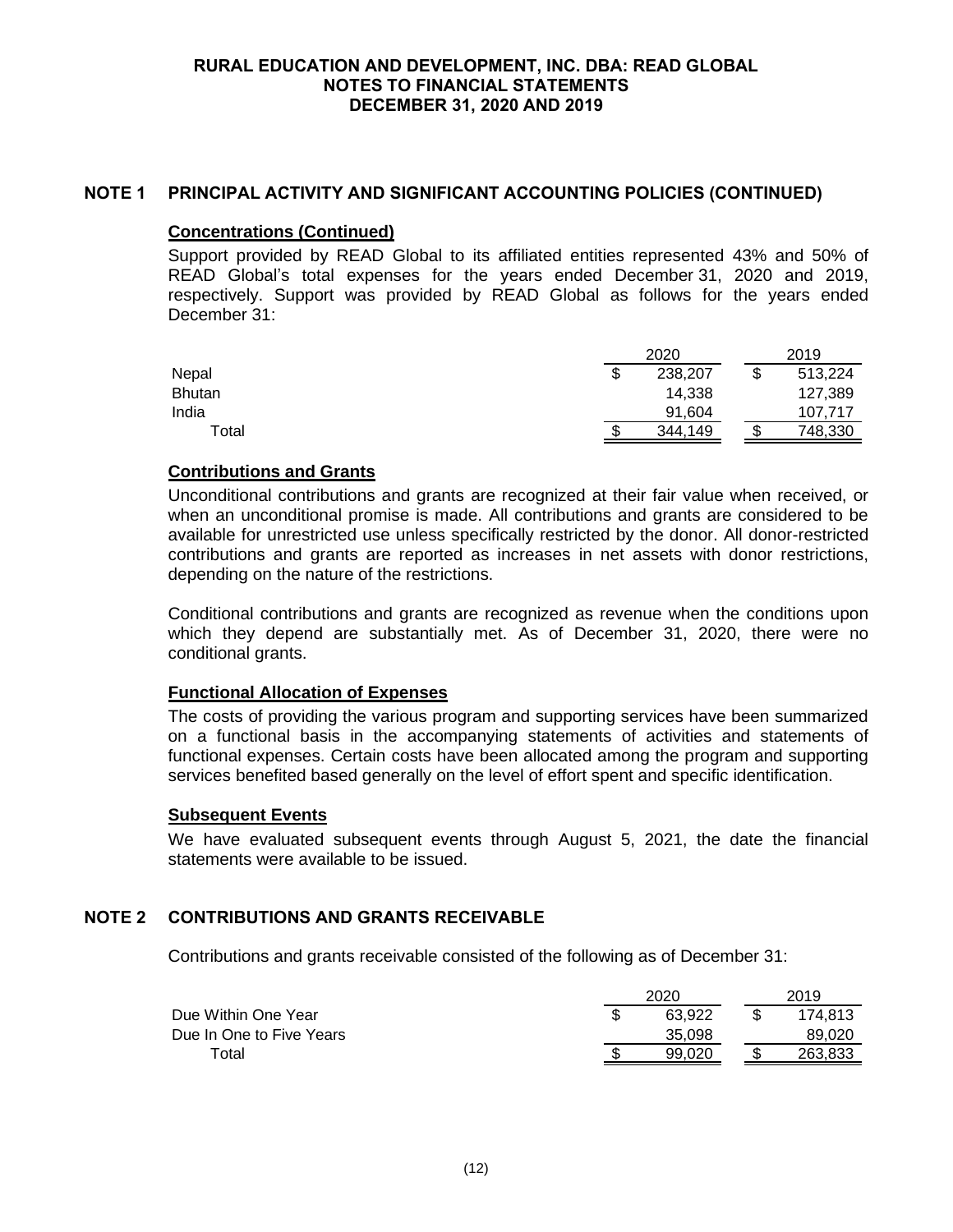## **NOTE 3 LIQUIDITY AND AVAILABILITY**

READ Global seeks to maintain liquid financial assets sufficient to cover approximately 60 days of payroll and general expenditures. Financial assets available for general expenditure, that is, without donor or other restrictions limiting their use, within one year of the statement of financial position date, comprise the following as of December 31:

|                                                             | 2020          |   | 2019      |
|-------------------------------------------------------------|---------------|---|-----------|
| Cash and Cash Equivalents                                   | \$<br>790,294 | S | 603,291   |
| <b>Contributions and Grants Receivable, Current Portion</b> | 63,922        |   | 174,813   |
| Program Advances                                            | 119,750       |   | 138,010   |
| <b>Total Financial Assets</b>                               | 973,966       |   | 916,114   |
| <b>Time-Restricted Net Assets</b>                           |               |   | (19, 672) |
| Financial Assets Available to Meet Cash                     |               |   |           |
| Needs for General Expenditures Within                       |               |   |           |
| One Year                                                    | 973,966       |   | 896,442   |

# **NOTE 4 NET ASSETS WITH DONOR RESTRICTIONS**

Net assets with donor restrictions are restricted for the following purposes or periods.

|                                                     | 2020          | 2019    |
|-----------------------------------------------------|---------------|---------|
| Subject to Expenditure for Specified Purpose:       |               |         |
| Global                                              | \$<br>191.183 | \$      |
| <b>Bhutan</b>                                       |               | 18,569  |
| India                                               | 133.722       | 210.102 |
| <b>Nepal</b>                                        | 325.046       | 527,823 |
| Total                                               | 649,951       | 756,494 |
| Subject to the Passage of Time:                     |               |         |
| Promises to Give that are Not Restricted by Donors, |               |         |
| but Which are Unavailable for Expenditure Until Due |               | 19,672  |
| Total                                               |               | 19,672  |
|                                                     |               |         |
| Total Net Assets with Donor Restrictions            | 649,951       | 776,166 |

Net assets were released from restrictions as follows for the years ended December 31:

|                                                   | 2020    | 2019    |
|---------------------------------------------------|---------|---------|
| <b>Expiration of Time Restrictions</b>            | 19.672  | 115.185 |
| Restricted-Purpose Spending-Rate                  | 444.148 | 715.461 |
| Total Net Assets Released from Donor Restrictions | 463.820 | 830.646 |
|                                                   |         |         |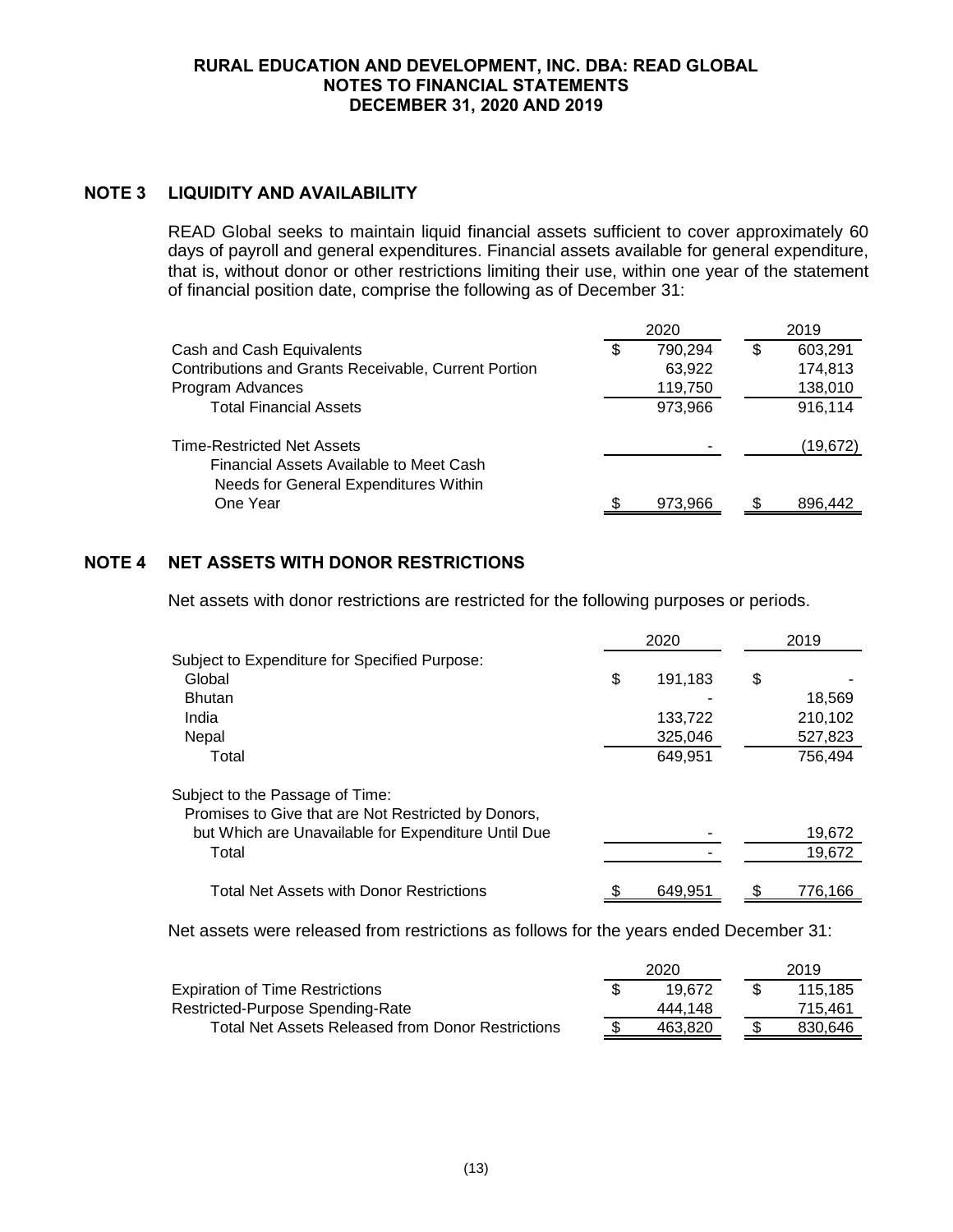#### **NOTE 5 EMPLOYEE BENEFIT PLAN**

READ Global provides retirement benefits to its employees through a defined contribution plan covering all employees who have met the required eligibility requirements. Eligible employees must be over the age of 21 and have three months of service. READ Global does not make contributions to the plan.

#### **NOTE 6 COMMITMENTS AND CONTINGENCIES**

READ Global leases facilities space for its San Francisco headquarters under a month-tomonth lease. The monthly base rent for the year ended December 31, 2019 was \$675, plus READ Global's share of common tenant costs. READ Global terminated rent payments during the year ended December 31, 2020.

## **NOTE 7 EXECUTION OF READ GLOBAL STRATEGIC PRIORITIES (UNAUDITED)**

Throughout 2019 and 2020 READ Global executed a strategy that focused on:

- a) expanding the reach and capabilities of the Organization through strategic partnerships as needed,
- b) reducing U.S. staff to lower operating costs and reduce the Organization's reliance on unrestricted funds,
- c) improving fundraising capabilities in the U.S. and globally while building a strong governance structure.

In the spring of 2020, after ten years of stability, READ experienced a change in administration, the resignation of several older board members, and evolution in READ Global's role vis-a-vis country offices. With these changes, as well as progress made toward past priorities—including READ India being able to self-sustain its operations, READ Nepal increasing the number of programs it secures and implements with less extensive support from READ Global, and READ Bhutan receiving funds directly for a sophisticated multi-year program—READ Global began the process of developing a new strategic plan.

The new plan outlines the following priorities:

- Ensure that READ Global is a valuable, viable, and sustainable organization by defining its roles and value proposition, continuing to strengthen relationship with the country teams, building a strong board, and continuing to increase fundraising capacities.
- Establish the core elements and impact of READ's model to guide current and future country offices.
- Partner with READ Country Organizations to sustainably meet the needs of their communities and to help them continue to build their program management, fundraising, communications, and operational management skills.
- Raise the profile of the READ model and expand the global network of community centers.